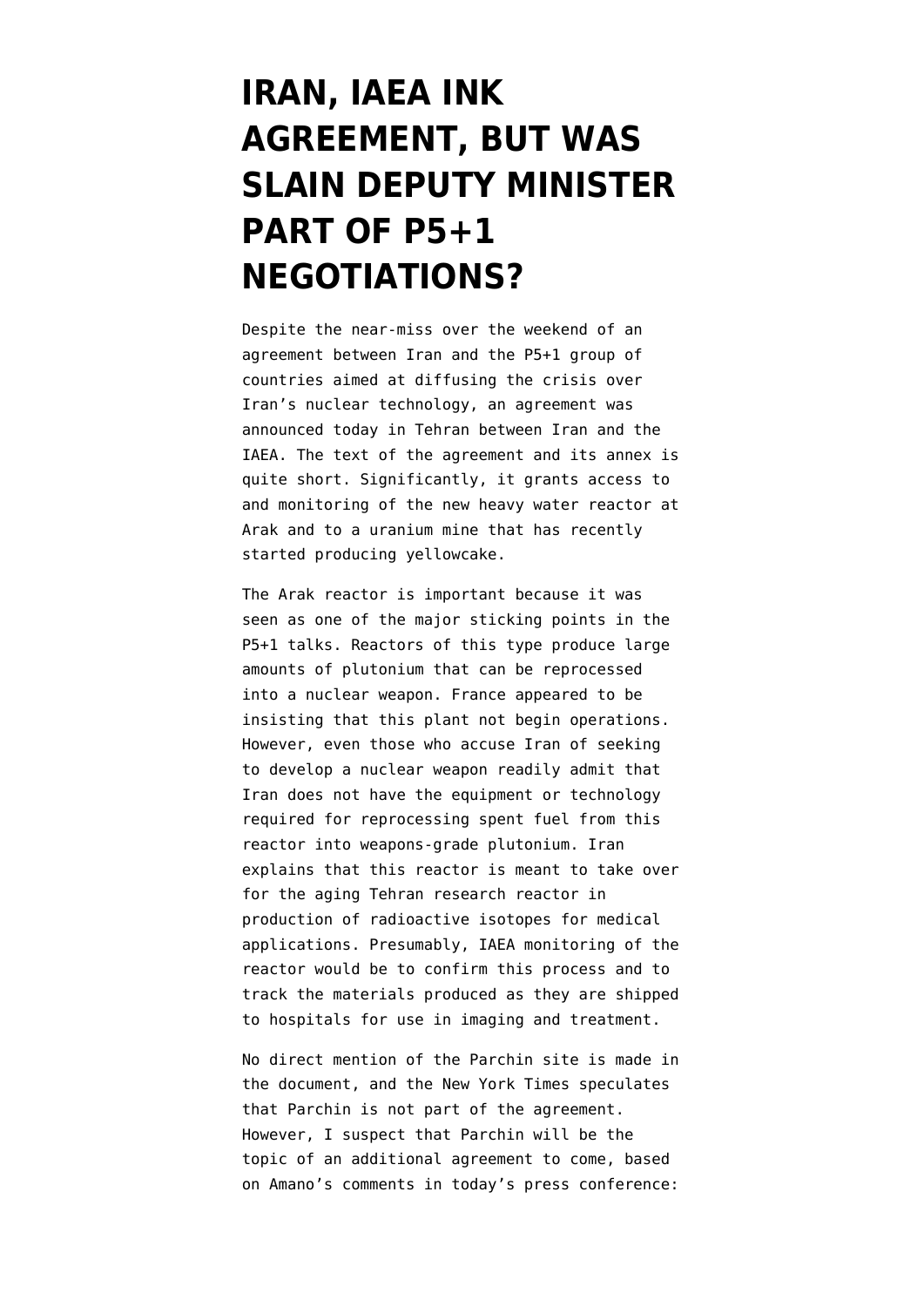Amano, for his part, described the signing of the joint statement as "an important step forward," adding that more work needed to be done.

"Under the framework of cooperation, Iran and the IAEA will cooperate further with respect to verification activities to be undertaken by the IAEA to resolve all present and past issues," Amano said.

The IAEA chief said these "substantial measures" will be implemented in three months "starting today."

There is no way that Amano would be talking of resolving "all present and past issues" if he didn't believe there would eventually be agreement on access to Parchin.

Don't panic on the bits in the document about laser enrichment or new enrichment sites. Although it hasn't been discussed much, Iran's previous efforts at laser enrichment of uranium (a separate technology from the centrifuge-based enrichment they currently employ) [was known](http://www.isisnucleariran.org/sites/detail/lashkar-abad-laser-enrichment/) and appears to have been completely shut down in 2003 when all aspects of their nuclear work that could have weapons applications were shut down. Also, it is clear that the agreement only speaks of obtaining further clarification on already disclosed new enrichment facilities, so there is no disclosure of a previously unannounced facility.

Note also that the agreement makes reference to a "step by step" process. This is somewhat of a slap to France and the US (and of course, Israel), because the [Russians first proposed a](http://www.emptywheel.net/2012/06/18/p5-1-talks-resume-in-moscow-with-iran-sanctions-set-to-ratchet-up/) [plan they called a step by step process back in](http://www.emptywheel.net/2012/06/18/p5-1-talks-resume-in-moscow-with-iran-sanctions-set-to-ratchet-up/) [July of 2011](http://www.emptywheel.net/2012/06/18/p5-1-talks-resume-in-moscow-with-iran-sanctions-set-to-ratchet-up/). And, of course, the agreement is significant because by signing this agreement, the IAEA is getting ahead of the US and the rest of the P5+1 group despite the [Wikileaks cable](http://www.theguardian.com/world/us-embassy-cables-documents/230076) that described Amano as eager to do the bidding of the US while running the IAEA.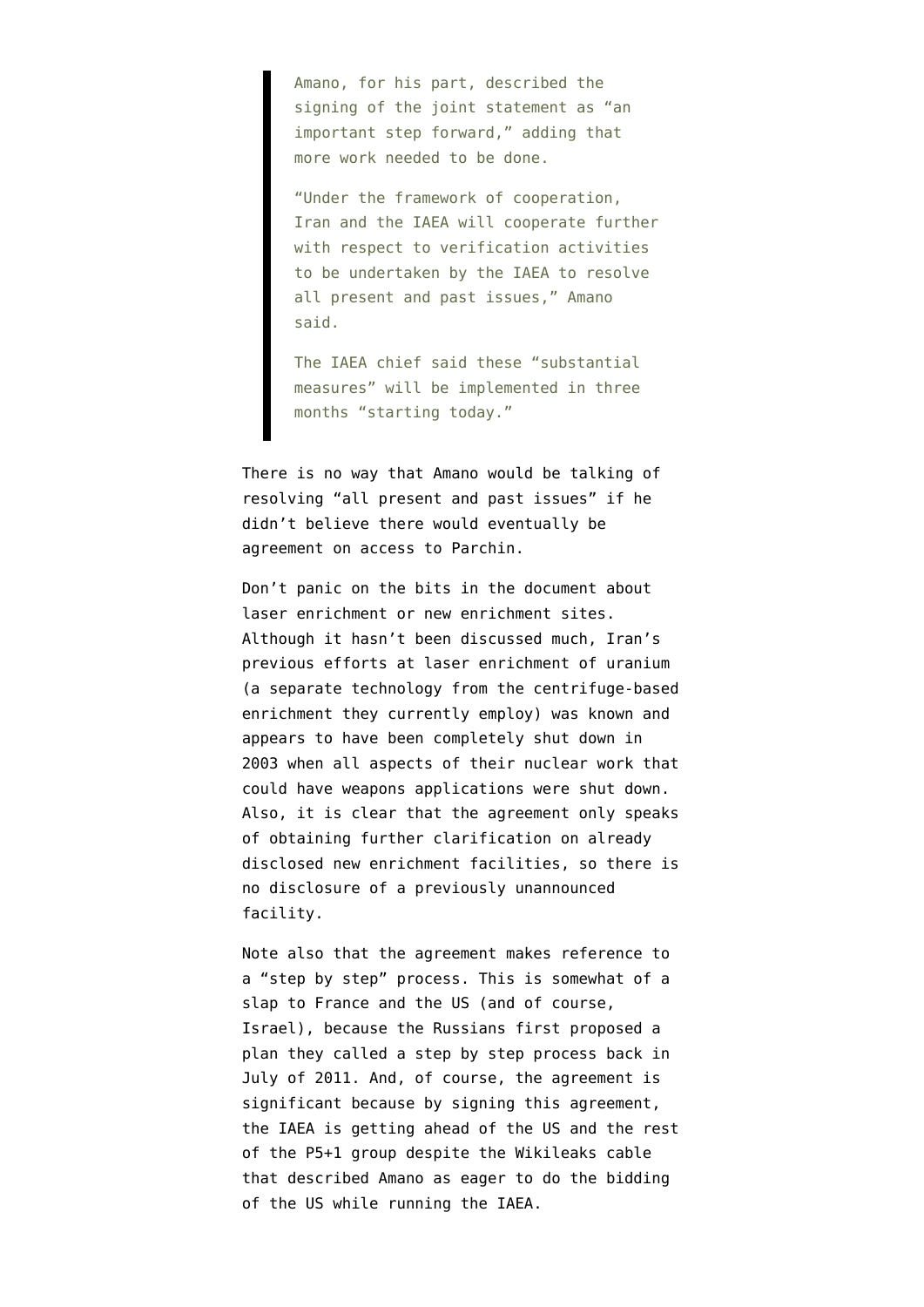The other huge news over the weekend out of Tehran is th[e assassination of Safdar Rahmat](http://www.nytimes.com/2013/11/11/world/middleeast/an-iranian-deputy-minister-is-assassinated-in-tehran.html?ref=middleeast&_r=0) [Abadi](http://www.nytimes.com/2013/11/11/world/middleeast/an-iranian-deputy-minister-is-assassinated-in-tehran.html?ref=middleeast&_r=0) Sunday evening[. PressTV reports](http://presstv.com/detail/2013/11/10/334060/iranian-official-murdered-in-tehran/) that he was the Deputy Minister for Parliamentary Affairs in the Iranian Ministry of Trade, Industry and Mine. The [Reuters article on the](http://www.reuters.com/article/2013/11/10/us-iran-minister-idUSBRE9A90GB20131110) [killing](http://www.reuters.com/article/2013/11/10/us-iran-minister-idUSBRE9A90GB20131110) has this bit:

> There was no immediate indication that the killing had anything to do with Iran's nuclear dispute with the West.

However, there is this very interesting announcement just prior to the most recent round of P5+1 negotiations. On October 29, [we learned](http://www.iranreview.org/content/Documents/Iran-Offers-New-Proposals-to-IAEA.htm) [this about an experts-level meeting](http://www.iranreview.org/content/Documents/Iran-Offers-New-Proposals-to-IAEA.htm) that was to be held on October 30-31 which was meant as preparation for the high level meeting that wrapped up over the weekend:

> Araqchi further pointed to a forthcoming expert-level meeting between Iran and the six world powers and said experts from Iran's Oil Ministry, Road and Urban Development and Ministry of Industry, Mine and Trade as well as the Central Bank of Iran and the Atomic Energy Organization of Iran will attend the talks.

The expert talks will be held in the Austrian capital, Vienna, on October 30 and 31, with the Iranian team headed by Hamid Ba'eedinejad, who is Iran Foreign Ministry's director general for political affairs.

As the person responsible for parliamentary affairs in a ministry that was taking part in the talks, it would not be surprising, then, if Abadi had played a role in that meeting. It appears that he had not been in this particular position for very long. This strange document [dated October 15 appears to announce Abadi's](http://www.idro.org/enidro/Lists/Announcements/DispForm.aspx?ID=33) [promotion to the Deputy Minister position.](http://www.idro.org/enidro/Lists/Announcements/DispForm.aspx?ID=33)

Recall that after the [major incident at the](http://www.emptywheel.net/2013/10/28/who-is-behind-latest-iran-pakistan-border-incident-who-benefits/)